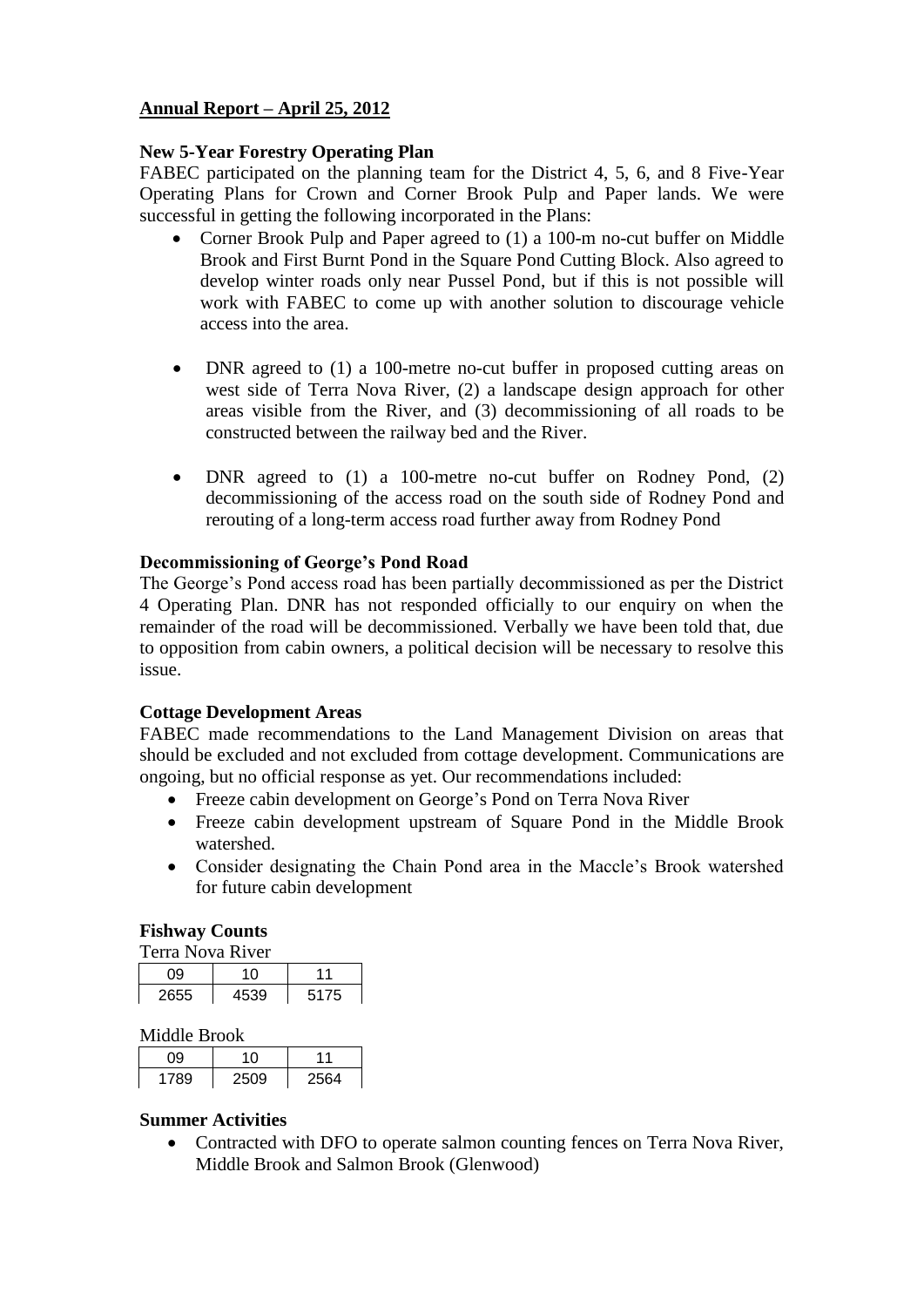- Employed students as river monitors for Terra Nova River. No students on Gambo rivers in 2011.
- Hope to continue and improve these activities in 2012. No answer on student applications yet.

## **Terra Nova River, Upper Fishway**

Reconstruction of the Upper Fishway by DFO was completed last July. FABEC sent a letter concerning the security of salmon in the pool at the outlet of the Upper Fishway.

Kevin – what was answer?

## **Salmon Management Options - Terra Nova River**

Due to the recent healthy returns on Terra Nova River, there is public interest in increasing the salmon retention limit from 2 to 4 fish. Over the past year, FABEC has conducted research and consultation in order to take a position on this issue.

This included (1) a public meeting with a presentation by DFO biologist, Martha Robinson, (2) a review of weekly salmon returns for 2002 to 2011, and (3) discussions at meetings.

We have concluded that asking for a change at this time may be premature. More time is needed to see if the improved returns are temporary or a long-term trend. We passed a motion at our March meeting not to recommend any changes at this time.

## **Salmonid Council (SCNL) Annual Meeting**

Kevin Stroud represented FABEC at the SCNL annual meeting last October at Camp Hancock, Square Pond.

#### **Proposed Hook and Release Study(s)**

The NL Wildlife Federation is proposing to do an opinion survey of anglers as well as a scientific study on the effects of hook and release on salmon survival and spawning. FABEC has offered to cooperate on the angler survey by using summer students to conduct angler interviews. We have asked for more information on the scientific study.

#### **Trout Management on Middle Brook**

DNR's positive response to our request that the access road to Rodney Pond be decommissioned after forestry operations cease has increased confidence that overfishing of the vulnerable trout population can be reduced. Biologist Rob Perry with the Wildlife Division has agreed to present information on the health of the Middle Brook stock and discuss management options for improving its sustainability. One option to explore is a minimum size angling regulation similar to Jonathan's Pond, which would allow for more fish to survive to spawning age.

## **Angler's Guide**

FABEC made a recommendation to DFO on wording changes in the Angler's Guide to reduce confusion about the boundaries between retention and catch and release only salmon angling areas on Terra Nova River.